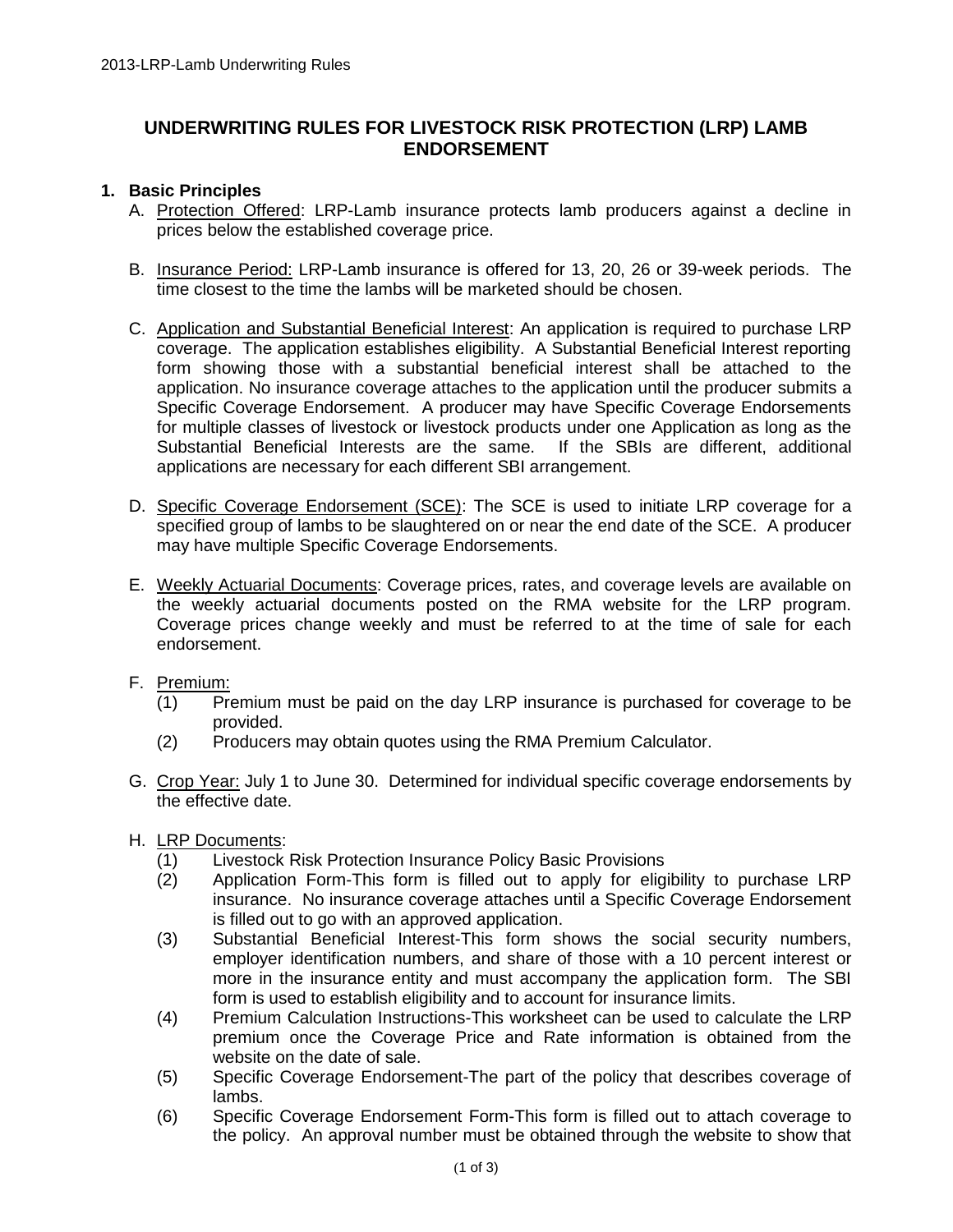underwriting capacity is available. Only approved agents and companies participating in the Livestock Price Reinsurance Agreement may obtain approval numbers.

- (7) Assignment of Indemnity Form-This form is used for assigning any indemnity to a third party.
- (8) Transfer of Right to Indemnity Form-This form is used if the lambs are sold prior to the end of insurance period to transfer any indemnity to the new owner (providing the new owner meets eligibility requirements).
- (9) Claim Form-If the actual ending value, as specified in the Specific Coverage Endorsement, is below the coverage price, this form must be completed and sent to the company within 60 days following the end date. An indemnity payment will be made within 60 days of receipt of the claim form.
- (10) Special Provisions-May be obtained from the RMA website (www.rma.usda.gov) and are part of the policy materials.

Area: LRP-Lamb will be available in all counties in 28 states: Arizona, California, Colorado, Idaho, Illinois, Indiana, Iowa, Kansas, Michigan, Minnesota, Missouri, Montana, Nebraska, Nevada, New Mexico, North Dakota, Ohio, Oklahoma, Oregon, Pennsylvania, South Dakota, Texas, Utah, Virginia, Washington, West Virginia, Wisconsin, and Wyoming. At the time insurance attaches, the insured lambs must be physically located in a state where LRP-Lamb insurance is offered for sale. The insured lambs may subsequently be moved to any other state.

I. Continuous Policy: If the policy is not cancelled in writing by June 30, the policy (but not any Specific Coverage Endorsements) will automatically renew. The policy may be cancelled at any time unless a Specific Coverage Endorsement is in effect.

### **2. Limitations**

- A. Program Funding Limits: This pilot program was established in the Federal Crop Insurance Act with overall funding limitations. Coverage may not be available if underwriting capacity has been expended.
- B. Annual Policy Limits: The annual limitation of the number of head of lambs that may be covered during the crop year is 28,000 head. For the insured entity, the number of insured lambs will be totaled and may not be more than 28,000 head. The Substantial Beneficial Interest form will be used to determine the total head insured by any individual. For example: Smith Farms has 2,000 head insured under LRP. John Smith has a substantial beneficial interest in Smith Farms and has 90 percent interest (2,000 \* .90 = 1,800 head). John Smith also has lambs under his own name and wants to insure 1,000 head. The total lambs insured by John Smith are:  $1,800 + 1,000 = 2,800$  head which is below the crop year limit of 28,000 head.
- C. Endorsement Limits: A limitation of 2,000 head of lambs may be insured under any one Specific Coverage Endorsement.
- D. Daily Sales Limits: This pilot program has a daily limit for the total amount of premium sold for the sales period. Coverage may not be available if the Underwriting Capacity Manager computer system determined that the sales limit has been, or would be, exceeded.

#### **3. Coverage**

- A. Coverage Prices: The prices that can be insured by the producer. They change weekly and must be obtained from the RMA website. Premium rates correspond to the coverage prices.
- B. Coverage Levels: Calculated based on the chosen coverage price. Coverage levels will range from 80% to 95%.